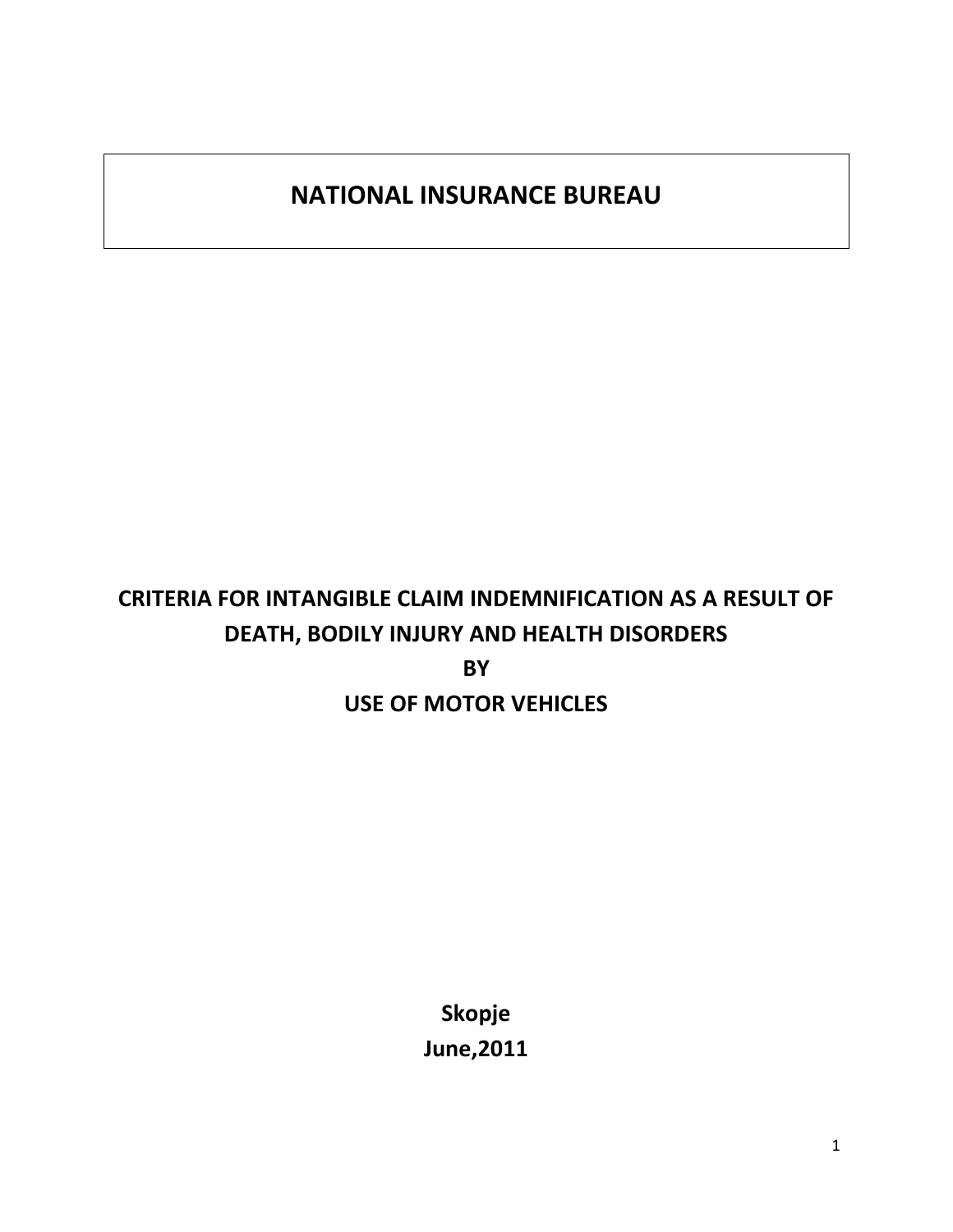On the base of article 2 of the Decision no.0201-1412/11 at the Management Board of the National Insurance Bureau of the 7th regular session, held on 20.06.2011, the revised text was prepared of the:

# **CRITERIA FOR INTANGIBLE CLAIM INDEMNIFICATION AS A RESULT OF DEATH, BODILY INJURY AND HEALTH DISORDERS BY USE OF MOTOR VEHICLES**

### **1. Physical pain**

The level of the indemnification of a claim for suffered physical pain is determined in compliance with the circumstances of each separate case, so that the strength and the duration of the suffered physical pain are taken into consideration.

Another relevant factors that are taken into consideration in determination of the indemnification of a claim for suffered physical pain, are also the following:

- The age of the injured party, his/her general health, the type and the character of the injuries;
- Inconveniences that occur during the medical treatment (such as short unconsciousness, various kinds of immobilizations and fixings, X-rays, long- term stay into bed, difficulties in swallowing, number and kinds of surgeries, infusions, transfusions, injections, use of wheelchair, physiotherapy, ambulance visits, etc.);

*Table1:Level of the claim indemnification for suffered physical pain (per days), in denars:*

| Intensity of<br>the pain | Per day            | <b>Total</b>                       |
|--------------------------|--------------------|------------------------------------|
| <b>Weak pain</b>         | 200 denars per day | Mostly to 40.000<br>denars         |
| <b>Moderate</b><br>pain  | 600 denars per day | <b>Mostly to 120.000</b><br>denars |
| Intensive pain           | 1.000 denars per   | Motly to 250.000                   |
|                          | day                | denars                             |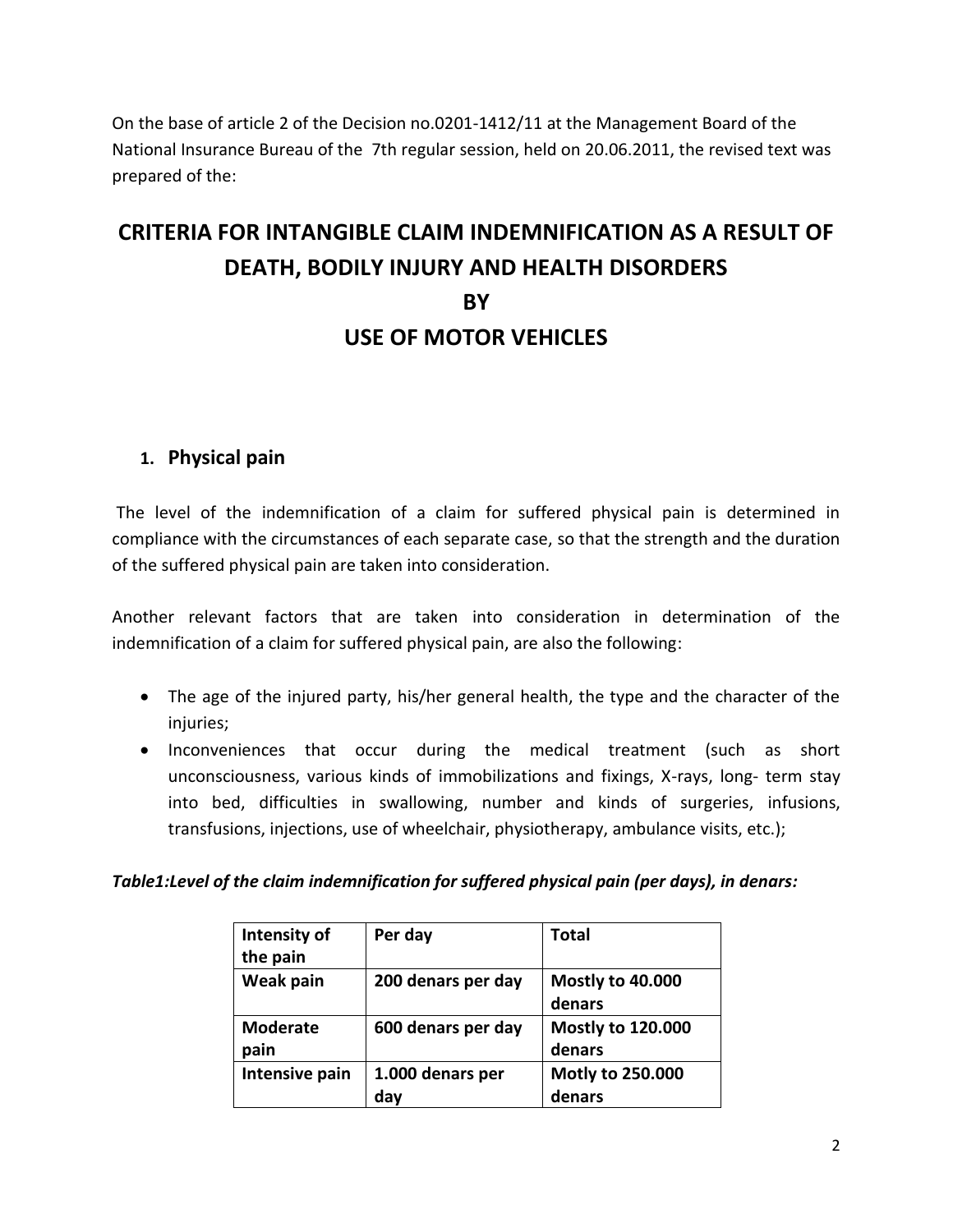Insignificant physical pain, in duration of 2-3 дена, is not a subject of claim indemnification.

## **2. Fear**

The claim indemnification for suffered fear is determined in compliance with the circumstances of each separate case, taking into consideration the duration and the intensity of the suffered fear.

Subject of the indemnification is the fear suffered in case of a severe bodily injury or if the intensity of the fear took longer time and left permanent consequences to the mental life of the damaged party.

The level of indemnification for this kind of claim, by rule is determined at 50% -70% of the determined amount of claim indemnification for suffered physical pain.

By exception, the determined claim indemnification for suffered fear might be higher only in cases where there are evident clinical evidences for admitted psychiatric disease which occurred as a consequence of the suffered fear.

# **3. Suffered mental disease due to decreased life activity**

The decreased life activity as a special base for claim indemnification for suffered mental disease, covers all limitations of life activity of the damaged party which was realized by him/her or by regular flow of events, or it is certain that will be realized in the future. Limitation of life activity also means performance of activities with increased effort or under special circumstances.

This kind of claim, by rule, is of permanent character, but the monetary compensation might be given, also, in case when the decrease of life activity is temporarily, if the same one is with strong intensity or if the circumstances of the specific case justifies it.

Primary factors that are taken into consideration in determination of the level of indemnification for suffered mental illness due to decreased life activity are the level (the percent) of decreased mental and the age of the damaged party.

Another relevant factors that are taken into consideration are the following: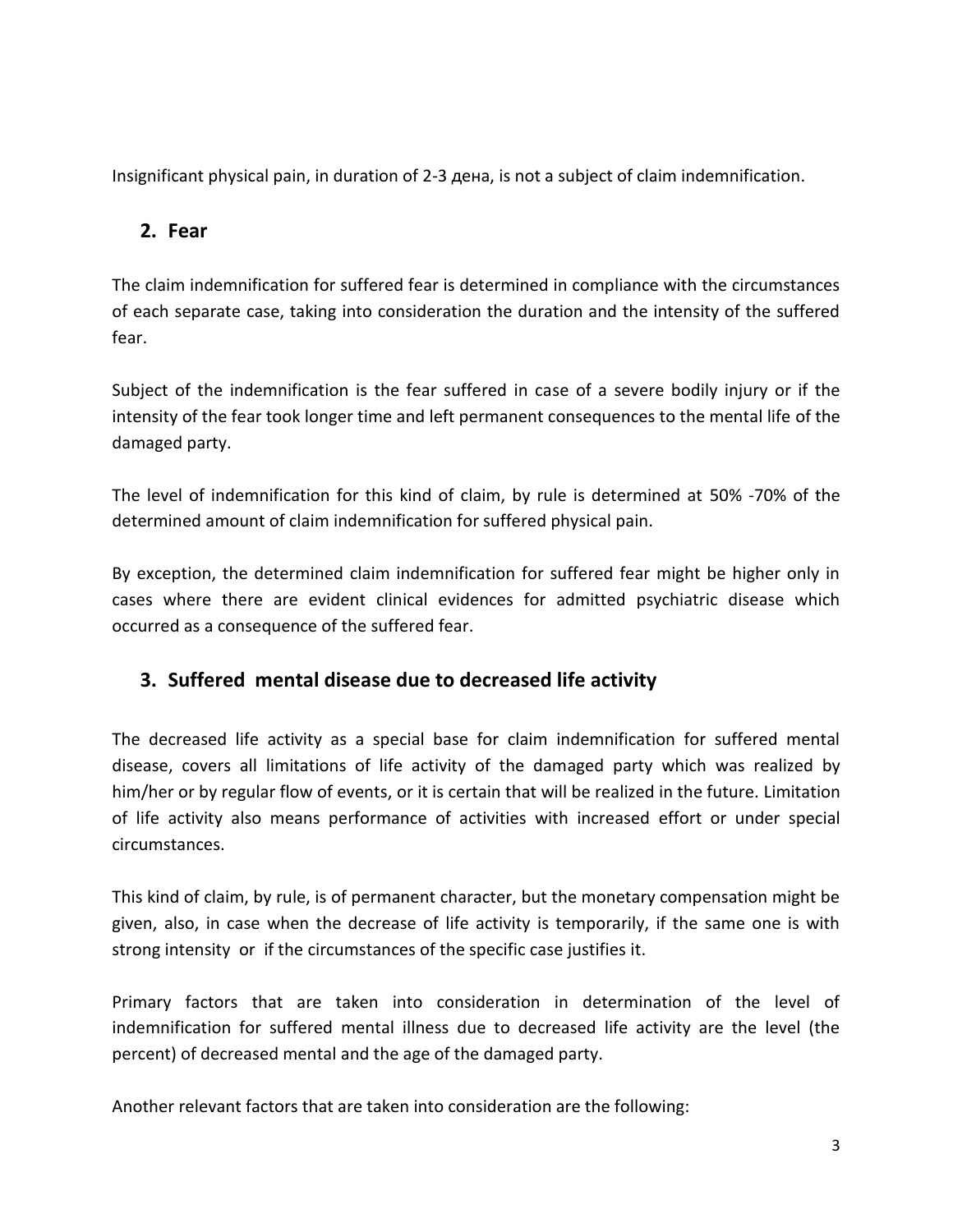- The profession of the damaged party;
- Limitations in relation to the recreation and sport which was previously practiced;
- Limitations in relation to the family and social activities of the damaged party.

## *Table2: Level of the indemnification of the claim for permanently decreased life activity (for every 10% decreased life activity) in denars:*

| Level(percent) of | Age of the damaged party |                      |                      |             |
|-------------------|--------------------------|----------------------|----------------------|-------------|
| decreased life    | Up to 45 years           | <b>From 45 to 60</b> | <b>From 60 to 70</b> | More than70 |
| activity          |                          | vears                | <b>vears</b>         | vears       |
| <b>Up to 25%</b>  | 150.000                  | 110.000              | 70.000               | 35.000      |
| From 25% to       | 180.000                  | 130.000              | 90.000               | 45.000      |
| 50%               |                          |                      |                      |             |
| From 50% to       | 220.000                  | 170.000              | 110.000              | 55.000      |
| 80%               |                          |                      |                      |             |
| <b>From</b>       | 300.000                  | 200.000              | 130.000              | 65.000      |
| 80%to100%         |                          |                      |                      |             |

In case of temporary decreased life activity, the indemnification of the claim (for every 10% decreased life activity) is mostly one tenth (1/10) of the foreseen indemnifications in Table 2.

The maximum claim indemnification for suffered mental disease due to decreased life activity, can be determined for younger people with the most extreme injuries, for example quadriplegia, paraplegia or severe injury of the brain, which caused damage equal to 100% decrease of the life activity.

# **4. Mental disease due to deformation**

The level of the indemnification for suffered mental illness due to deformation is determined on the base of the level of deformation and the mental disease suffered by the damaged party as a result of deformation.

Another factors which are specially taken into consideration in determination of the level of this kind of indemnification are, also, the age of the damaged party, the visibility of the deformation, the profession of the damaged party, etc.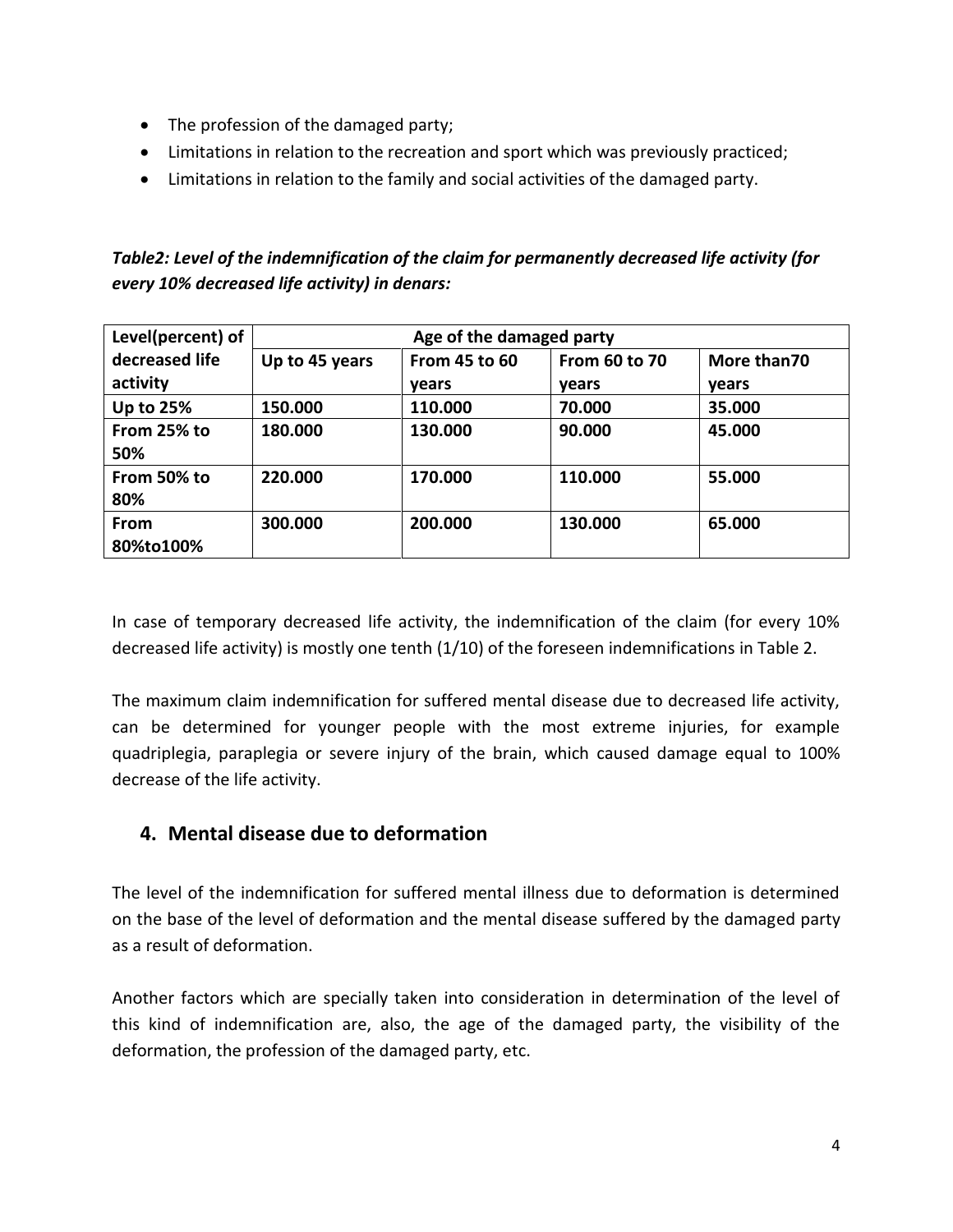| Table3: Level of the claim indemnification as a result of deformation in denars: |  |  |
|----------------------------------------------------------------------------------|--|--|
|----------------------------------------------------------------------------------|--|--|

| Age                | <b>Level of deformation</b> |                 |               |
|--------------------|-----------------------------|-----------------|---------------|
|                    | Insignificant               | <b>Moderate</b> | <b>Severe</b> |
| Up to 35 years     | 50.000                      | 90.000          | 170.000       |
| From 25% to<br>50% | 40.000                      | 70.000          | 130.000       |
| From 50% to<br>80% | 30.000                      | 50.000          | 95.000        |
| From80%to100%      | 20.000                      | 30.000          | 60.000        |

# **5. Mental pain due to death of a close person**

The indemnity for claim for suffered mental pain due to death of a close person is determined in compliance with the circumstances of each separate case.

*Table 4: The level of the indemnity of a claim for suffered pain due to death of a close person (a spouse or extra marital partner, a child, parent, unborn child, brother or a sister)in denars:*

| In case of a death of :                         | Level of the indemnity: |
|-------------------------------------------------|-------------------------|
| A spouse or extra-marital partner (if there was | from 250,000 to 500,000 |
| between them a permanent life community)        |                         |
| and a child                                     |                         |
| Parent                                          | from 200.000 to 400.000 |
| Unborn child (fetus)                            | up to 150.000           |
| Brother or sister (if there was between them a  | from 100.000 to 300.000 |
| more lasting life community)                    |                         |
| An indemnity for a grandmother and a            | from 50.000 to 100.000  |
| grandfather is determined                       |                         |
| (for more lasting life community)               |                         |
| An indemnity for grandchildren is determined    | from 50,000 to 100,000  |
| ( for more                                      |                         |

Small children, who still are not able to understand the meaning of the loss of their parents, have right for claim indemnification for suffered mental pain, because that mental pain need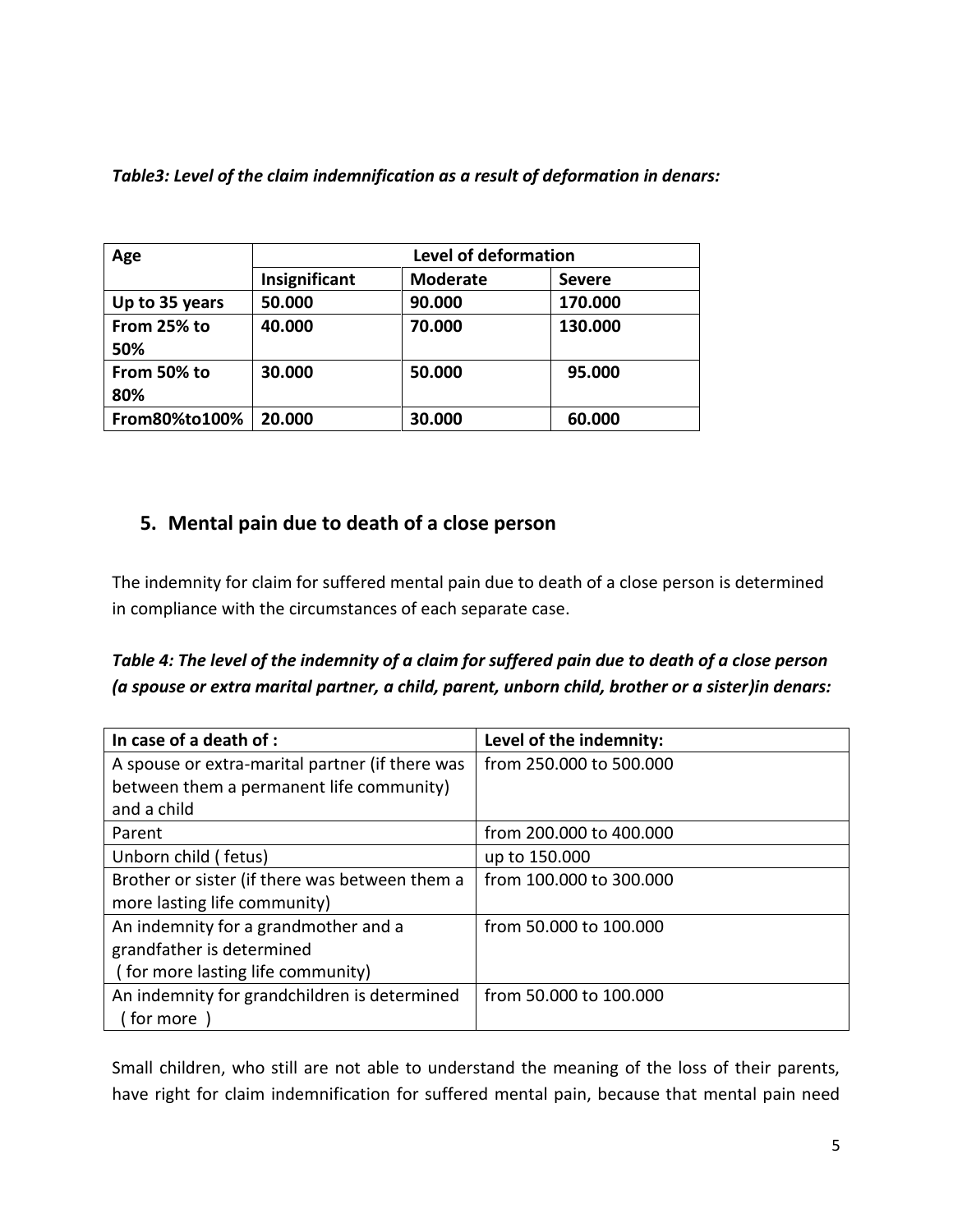not occur directly after the death of the parents, but will occur as a consequence of the loss of the parents' love, care and attention which the child would have got from their parent, as well as the idea for the death itself, accordingly.

# **Material claim** :

1. The total amount of 100.000,00 denars with fiscal bills for funeral expenses and gravestone monument.

### **6. Mental pain as a result of especially severe disability of a close person**

The claim indemnity for suffered mental pain due to especially severe disability of a close person, is determined in compliance with the circumstances of each separate case.

The disability should be considered for especially severe if the percent of decrease of the life activity, fixed for the damaged party, is equal or higher than 70 percents.

# *Table 5 : The level of the claim indemnification for suffered mental pain due to especially severe disability of a close person (a spouse or extra marital partner, a child, parent, unborn child, brother or a sister)in denars:*

| In case of especially severe disability of:     | Level of the indemnity: |
|-------------------------------------------------|-------------------------|
| A spouse or extra-marital partner (if there was | from 150.000 to 300.000 |
| between them a permanent life community)        |                         |
| and a child                                     |                         |
| Parent                                          | from 100.000 to 200.000 |
| Brother or sister (if there was between them a  | up to 100.000           |
| more lasting life community)                    |                         |

# **Effective date:**

These Criteria come into effect on the day they were adopted, namely 08.04.2008.

#### **Use:**

1. These Criteria for intangible claim indemnification are used in determination of claim indemnity due to death, bodily injury and health disturbance, for claims that are reimbursed by the Guarantee Fund, in compliance with the Decision no. 0201-1080